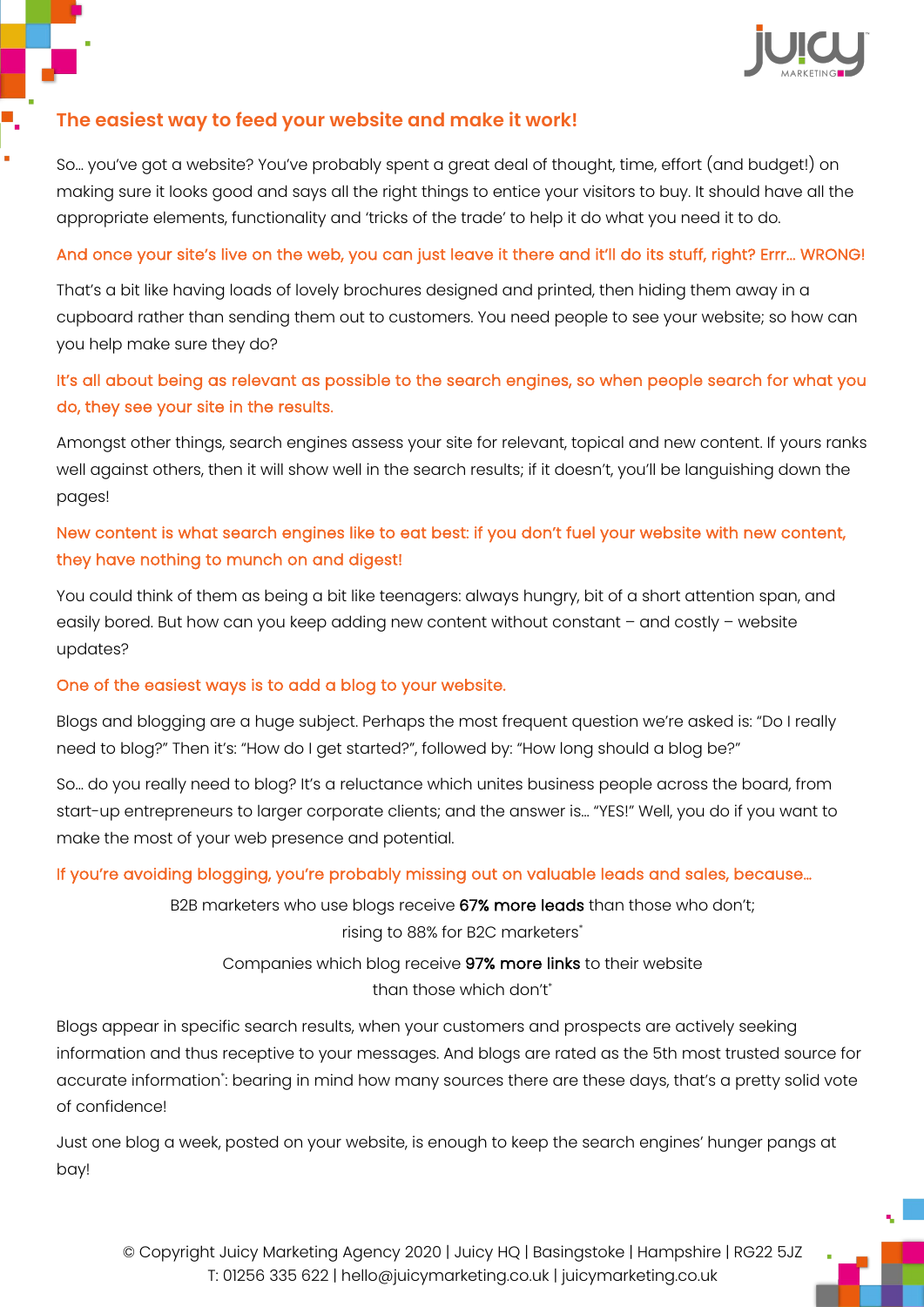

So what do you do and how do you get started?

Here are just a few of our top hints and tips…

- 1. Stand-alone or on your business website? It's your choice. Having it on your website creates opportunities for readers to explore your offering; stand-alone is more typical if you want a personal presence rather than one linked to your business.
- 2. Create personality: like all social media, blogging is about personality: your own, or the one you wish to create for your business. Set your style, demonstrate your knowledge and expertise, share your thoughts and professional opinions: that's what readers are looking for.
- 3. Showcase multiple disciplines: Why not share expertise from across your functions and departments with, say, a technical blog, a management blog, a customer service blog? It helps demonstrate and 'cement' your expert status.
- 4. Create catchy headlines: use every-day language which resonates with your audience, but punch it up, give it attitude, even dare to be controversial… it's all about getting noticed!
- 5. Structure your blog: give it a beginning, a middle and an end; break it up into manageable chunks; tell a story and walk your readers through to action.
- 6. Be generous with your knowledge and your 'assets'! It's all about providing incredible value. Think free reports, podcasts, webinars, how-to guides: whatever adds value for your audience.
- 7. Consider length: for SEO purposes (which is what we're looking at in this report), stats show the ideal blog post (on Google) is 2,100-2,400 words\*\* long, demonstrating how Google favours in-depth content which provides value. But the right short post can still rank well too.
- 8. **Write for your readers:** some will skim your copy (43% of readers admit to this!\*), others really want the detail, so include copy techniques which appeal to both.
- 9. Include great CTAs. Your blog should have a purpose: would you like readers to take a download, visit your website, share, comment, even call you? Then tell them, in a nice way!
- 10. Employ tactics to increase your 'find-ability': SEO & SEM, categories, tags, links, sharing, even visual appearance and user-friendliness all help boost your post.
- 11. Sign it with a photograph: people relate to people far better than to a brand logo. Including a photo of the post's author builds your audience trust and improves the authority of your content. It's particularly good if you have multiple authors or guest bloggers.
- 12. Post when your readers are active. Use analytic tools to help you understand your audience and their habits. Put your blog live when they're most likely to read it and try to post on the same day/days every week.
- 13. Encourage sharing. Click to Tweet extracts are great for boosting shares, but so are video clips, photographs, infographics and lists. Ask your readers to share; it works!
- 14. Encourage comments too. For instance, what did your readers agree or disagree with and why? What's their take on your subject? Connect with them and keep the discussion going.

© Copyright Juicy Marketing Agency 2020 | Juicy HQ | Basingstoke | Hampshire | RG22 5JZ T: 01256 335 622 | hello@juicymarketing.co.uk | juicymarketing.co.uk